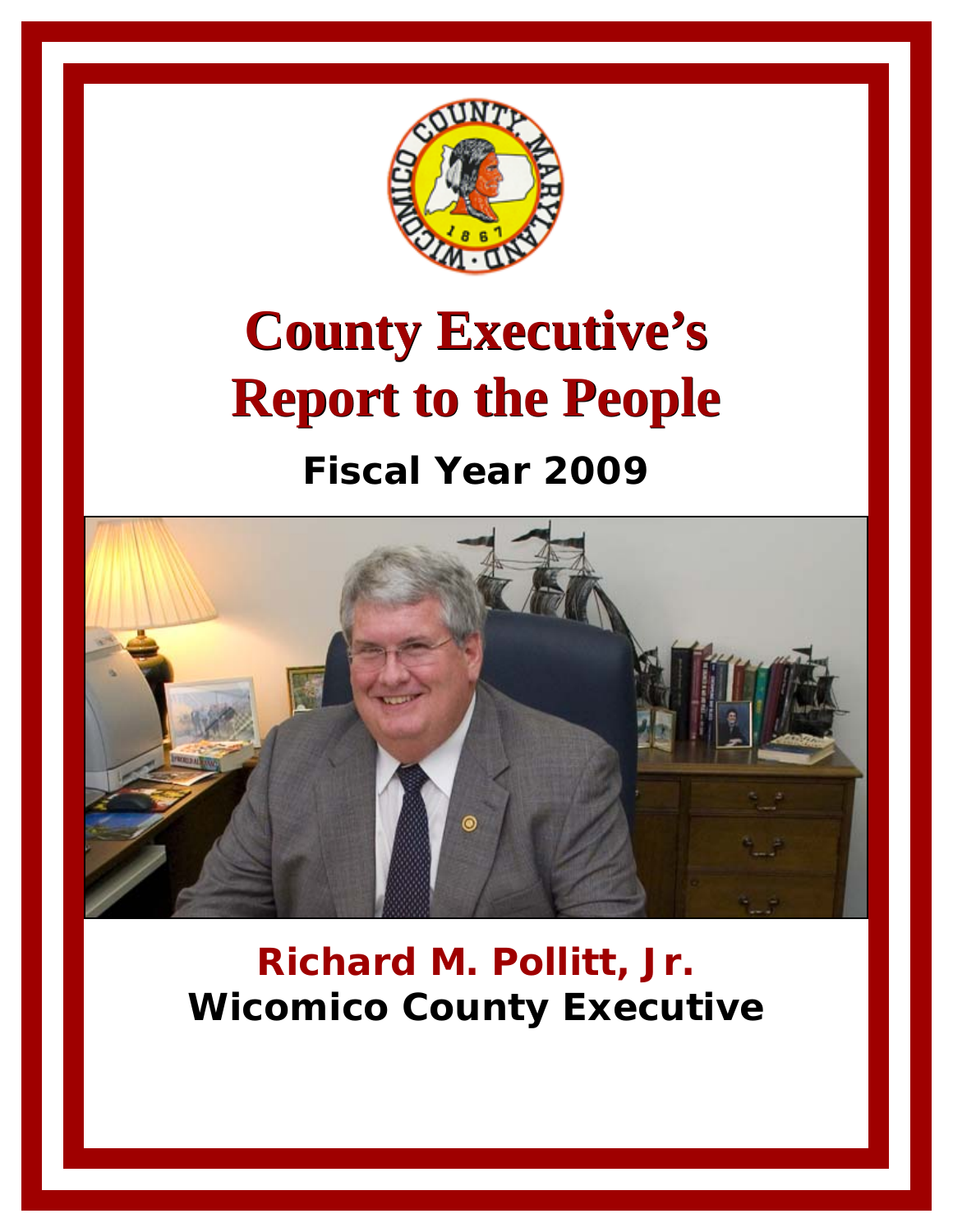### *Executive Message*

reetings from Wicomico County ... the "hub" of Maryland's great Eastern Shore and the number one agri-business county in Maryland. For the third consecutive year, and in compliance with the county charter, I am pleased to number one agri-business county in Maryland. For the third consecutive year, and in compliance with the county charter, I am pleased to offer this annual "Report to the People" on the general economic health of our community.

"These are the times that try men's souls." So wrote Thomas Paine in December of 1776. He could just as easily have been thinking ahead to December, 2009. Today we find ourselves in unsettled waters, experiencing challenges not seen in our country since the Great Depression. Indeed, today we find ourselves seriously thinking about the quality of life we've come to enjoy and expect from our county government while, at the same time, seriously thinking about how we're going to maintain and even improve our standard of living going forward into the 21st Century.

It's a discussion that's going to take all of the dedication, loyalty and commitment we can muster as a community to overcome the challenges before us. Yet America is at her best when challenged and I deeply believe that we will not only prevail through these times but will emerge from our present circumstances stronger than ever with a county government that continues decades of a tradition of efficient and effective government making the best use of the resources available to us. It is in that spirit that I come to you with this report on the progress and good news of the last fiscal year, which ended on June 30, 2009.

During Fiscal Year 2009, the Wicomico County government provided its citizens with the high level of pubic services that they have come to expect. In addition to that, there have been some true high points. James M. Bennett Senior High School continues to rise from the grounds behind the soon-to-be-demolished old high school. Our marinas were recognized as being outstanding environmentally while providing quality service to boaters. Construction is nearly complete at the airport of a runway extension that will accommodate regional jet aircraft. Our residents do not have to drive five hours to see a Broadway show … they can enjoy one right here at our Civic Center at our highly successful "Broadway" series. These and many other highlights made up the bright side of a truly eventful Fiscal Year 2009.

Serving as our first county executive has been the honor of my life and I remain steadfast in my determination to lead us through these years of transition with integrity and honest, open governance. As always, I welcome your questions, comments and yes, even your complaints. Because it is when we challenge ourselves that we truly grow and learn to do better. I hope you will enjoy reading of the successes of the past fiscal year and I will look forward to your support as we tackle the challenges in front of us vigorously and with the true heart of a great community.

#### *Rick Pollitt*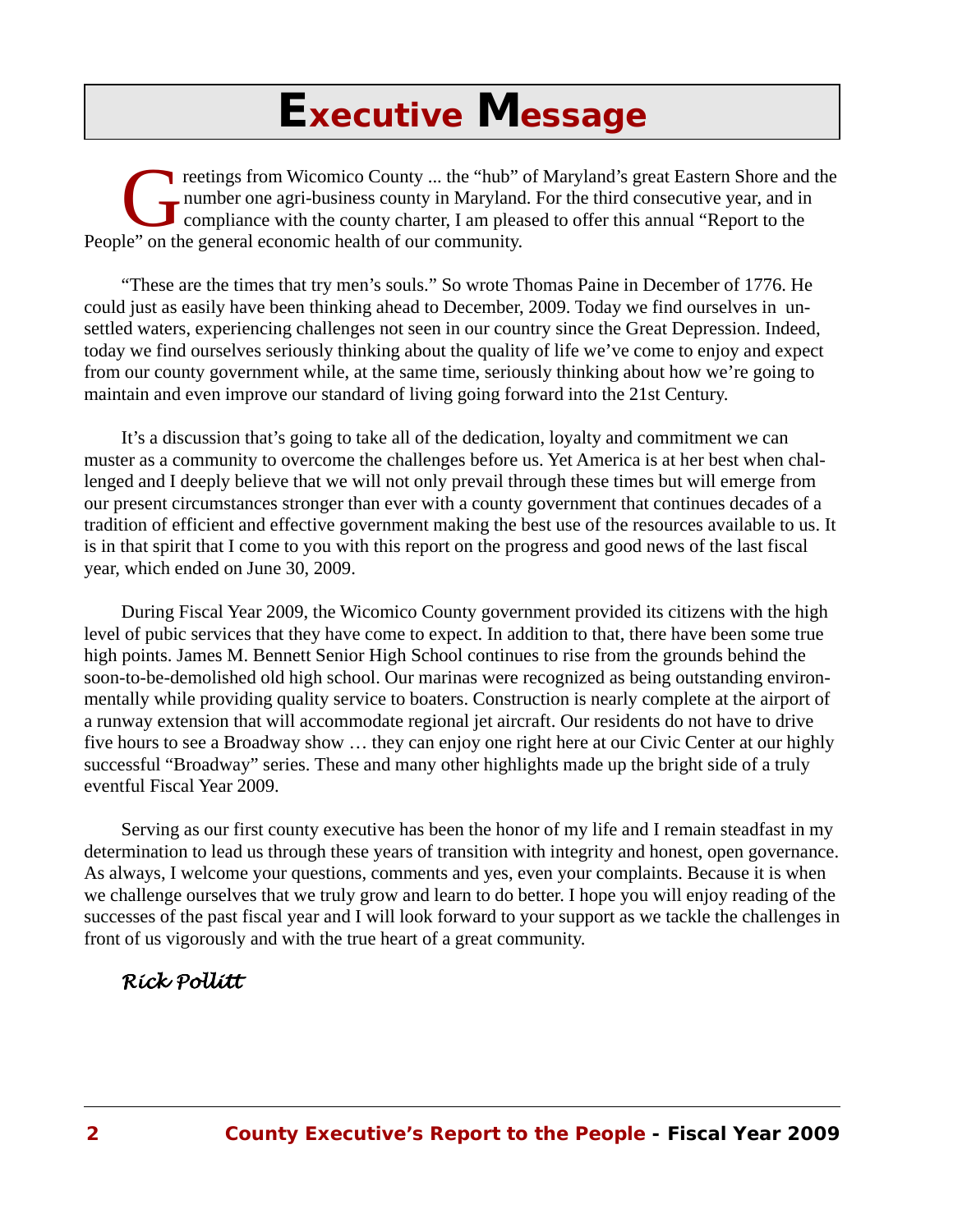### **"100 Best" Signs Welcome Visitors to County**



For three straight years, America's Promise Alliance has named Wicomico County/City of Salisbury, MD as one of the 100 Best Communities for Young People in the United States. To mark this high honor, road signs were prominently placed at the major highway entrances to Wicomico County.

The 100 Best competition recognizes the 100 outstanding communities across America—large and small, rural and urban—that are the best places for young people to live and grow up. More than 300 communities in all 50

states applied for the honor. The 100 winning communities span 37 states. Wicomico County/City of Salisbury was the only jurisdiction in Maryland to win.

### **County Receives \$1 Million in Rural Legacy Grants**

On December 18, 2008, the Administration of Maryland Governor Martin O'Malley made \$1 Million in Rural Legacy Grant funding available for land preservation in the Quantico Creek area ofWicomico County.

Enacted by the General Assembly in 1997, Maryland's Rural Legacy Program has provided more than \$174.6 Million to protect 60,882 acres of valuable farmland, forests and natural areas. The 11 member Rural Legacy Advisory Committee and the Rural

Legacy Board, which is comprised of Maryland's Agriculture, Natural Resources and Planning Secretaries, reviews competitive grant applications annually.

#### **County Voters Favor Two Money-Saving Amendments**

On November 4, 2008, county voters said "yes" to charter amendments submitted by County Executive Richard M. Pollitt, Jr., with the unanimous approval of the county Council.

The first permits refunding of obligations. The county is now able to refund outstanding bonds, certificates of indebtedness, notes and other obligations in accordance with state law. The process is similar to refinancing a home loan to obtain a lower interest rate. Over a number of years, it could save the county taxpayers hundreds of thousands of dollars.

The second permits the extension of obligation maturity dates and clarification of Bond Anticipation Notes terms. The amendment allows for longer payback times, which will lower the county's annual interest payments.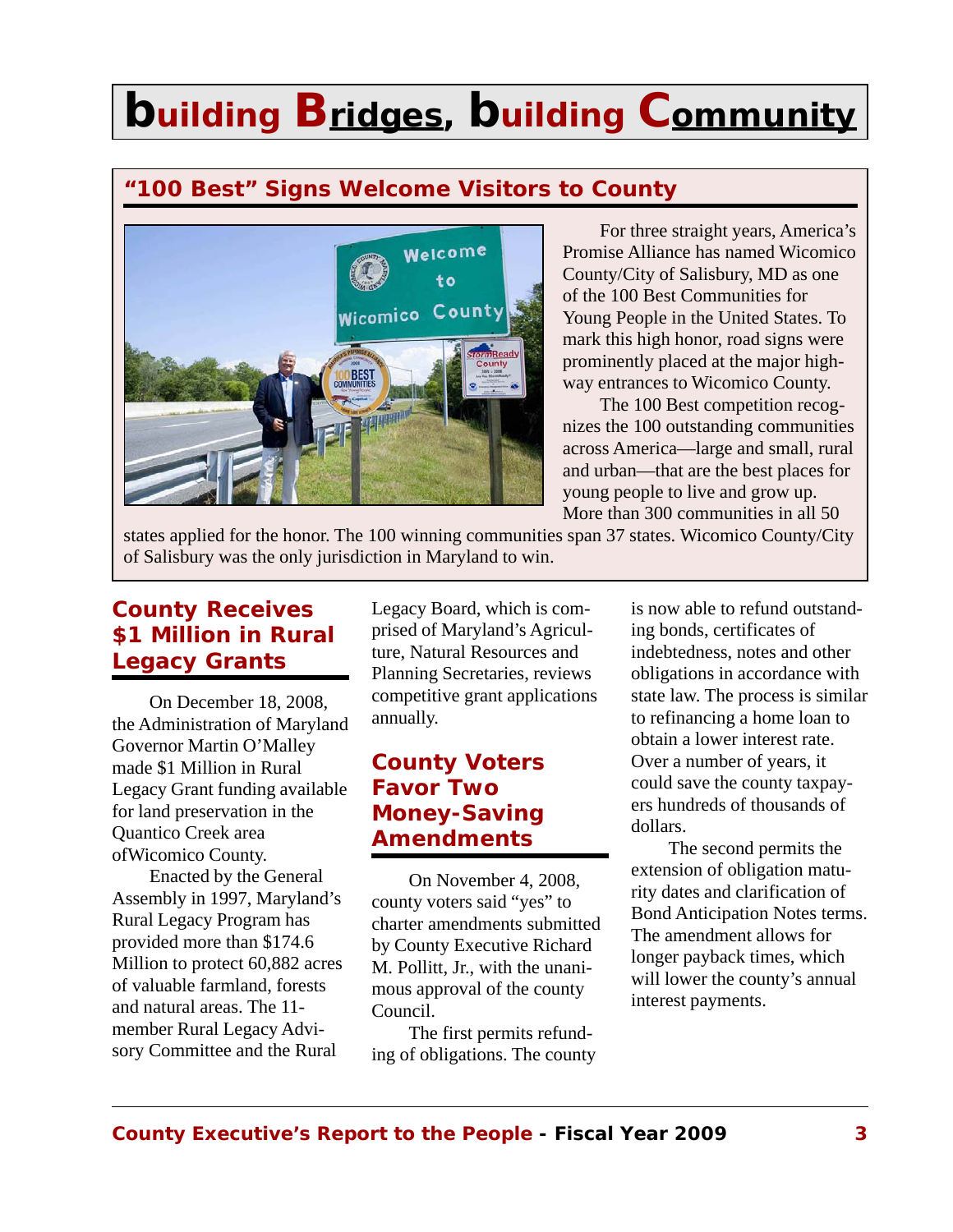#### **Governor Dedicates the New James M. Bennett Senior High School**

Maryland Governor Martin O'Malley visited Wicomico County in early Fiscal Year 2009 to dedicate the construction site that was slowly becoming the new James M. Bennett (JMB) Senior High School. On August 15, 2008, the JMB marching band and many of its students, faculty and administrators welcomed Governor O'Malley for an event that rapidly became a songfest. Following the speeches, the musically-talented governor took the stage with a singing group that had performed in the school's popular "Rock 'n Revival."

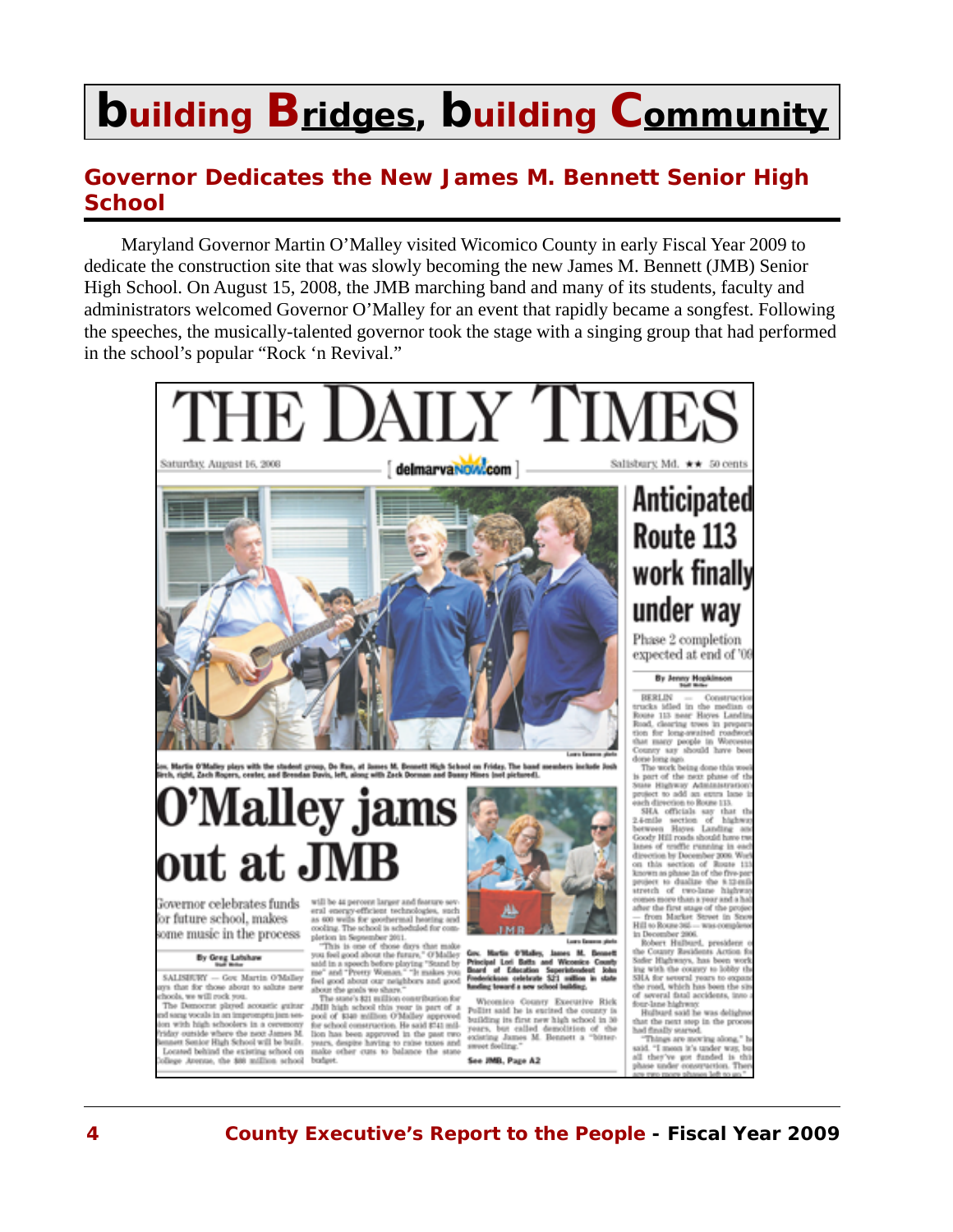#### **Sheriff Buys New Vehicles with Seized Drug Money Saving Tax Payers over \$100,000**



Faced with the common problem of shrinking budget revenues in Wicomico County, Sheriff Mike Lewis turned to another source to fund his agency's fleet needs. In 2009, the Sheriff authorized the purchase of five brand new 2009 Dodge Chargers using seized drug funds. Since his election in 2006, Sheriff Lewis has encouraged his deputies to aggressively target drug traffickers as they travel in and through Wicomico County.

Of the several seizures made, a notable one stands out. In 2007, SGT Mike Carey stopped a Nissan on U.S. 13 in Salisbury and after seeing a host of indicators, became alert to

possible criminal activity. A subsequent search of the vehicle revealed over \$110,000 hidden in the hollowed out compartment that had previously housed the front passenger side air bag. The successful seizure of that money alone enabled the Sheriff's Office to purchase the five Dodge Chargers.

The outfitting of the vehicles was also financed by monies seized during drug investigations. Because of these seized funds, Wicomico County was able to fully equip these vehicles at no expense to the Wicomico County tax payer. Each of these vehicles is equipped with a dash mounted radar unit, DVD recording system and a Mobile Data Terminal. Also unique to these new vehicles is an announcement on the back of each one that seized drug money purchased the vehicle. As our deputies patrol the streets of Wicomico County, these vehicles will serve as a reminder to our citizens



of our commitment to rid our communities of the drug dealers that plague them.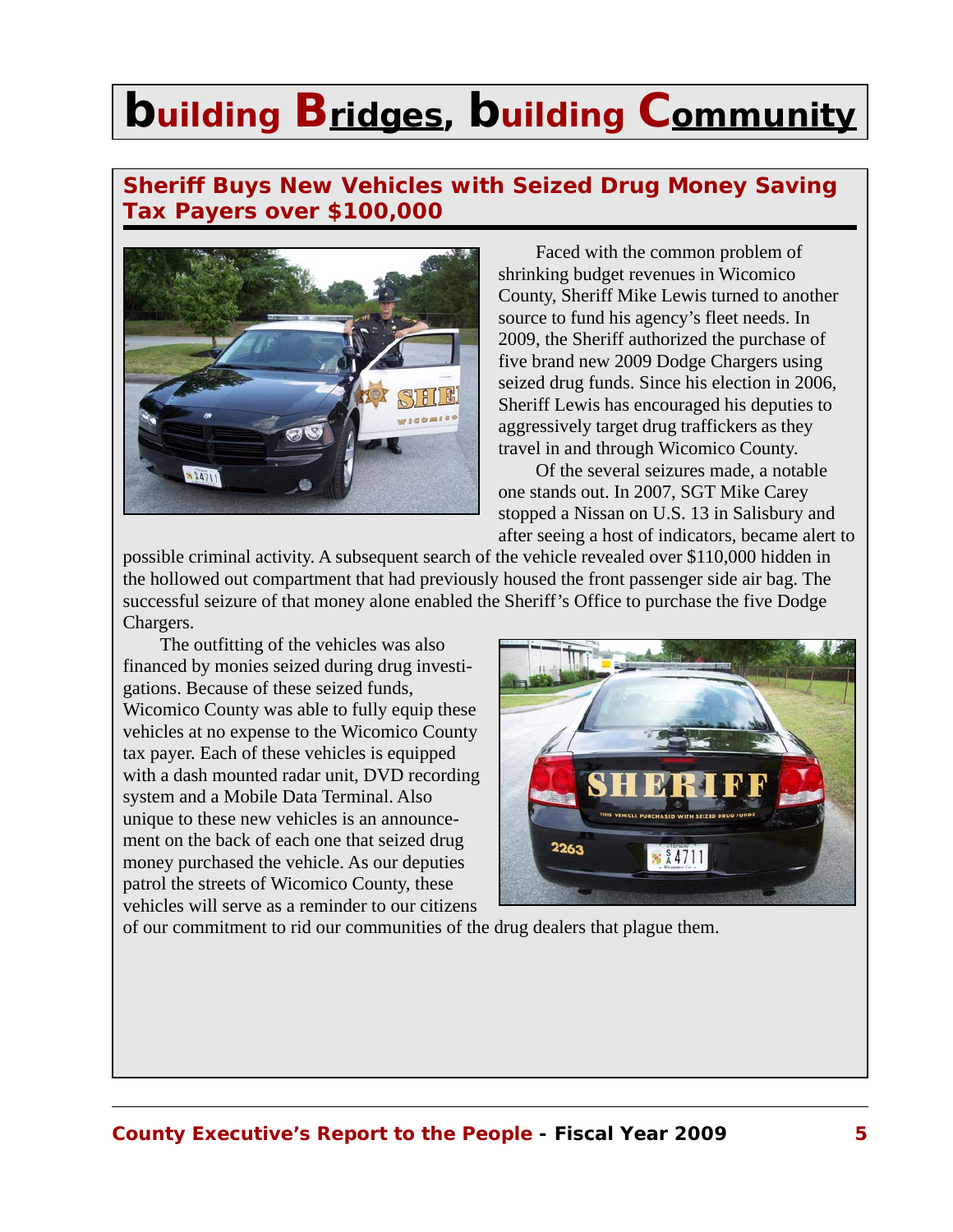#### **Free County Prescription Drug Program Saves Residents \$141,000**

Instituted with the County Health Department and the National Association of Counties in January, 2008, the Wicomico County Free

**Prescription** Drug Program has saved its 6,119 users \$136,662 as of October, 2009. The program has been an unqualified success by any measure. The program has been made available at no taxpayer cost through the National Association of Counties (NACo) and Caremark®. **County** residents use the plan by



presenting a free countyissued card at most all area pharmacies. All county residents are eligible regardless of age, income or existing health coverage. A national

and their family members may use the card any time their prescriptions are not covered by insurance."

network of more than 59,000 participating retail pharmacies also honors the Wicomico County Prescription Discount Card. At the

beginning of the program, County Health Officer Lori Brewster said, "Using the NACo prescription discount card is easy. Simply present it at a participating pharmacy. There is no enrollment form, no membership fee and no restrictions or limits on frequency of use. **Cardholders** 

#### **Governor Awards County \$408,000 in Neighborhood Conservation Initiative Grants**

Wicomico County received \$407,928 in grant monies from the Neighborhood Conservation Initiative. The funds are for buyers of foreclosed properties to make down payments, cover closing costs and perform necessary repairs. Governor Martin O'Malley made the grant awards public at a Capital Heights, Md. ceremony on March 19, 2009.

"These projects represent a significant boost to our commitment to invest in Maryland's most important resource – our families and our neighborhoods," said Governor O'Malley at the ceremony. Wicomico County Executive Richard M. Pollitt, Jr., said, "It generally doesn't take long for foreclosed properties to become blighted properties. This grant should prevent this from happening in many Wicomico County neighborhoods."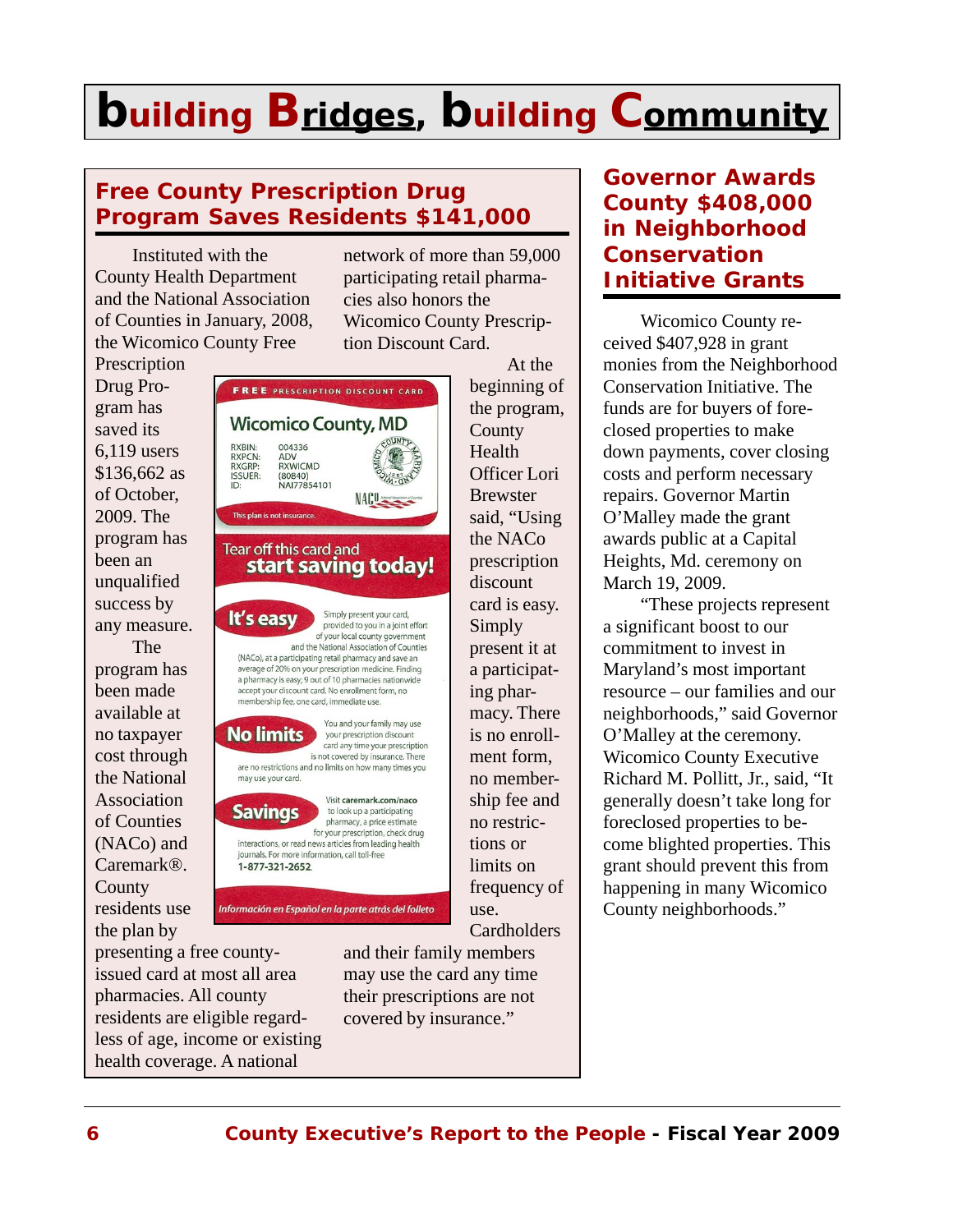**New York Bond Ratings Agency Gives "Thumbs Up" to County's Financial Management Practices**

In December, 2008, Wicomico County received an upgrade from the prestigious bond ratings firm of Standard & Poor's (S & P). The county had previously been rated A+.

S & P raised the rating to AA-. The upgrade was anticipated to save Wicomico taxpayers considerable dollars in interest payments on capital projects.

In announcing the upgrade, Standard & Poor's cited the following strengths:

> • "The county has proven its ability to maintain its solid financial position while increasing reserves through various economic, financial and governmental changes.

> • "The county has a proven record of achieving continuous sound financial performances while growing reserves despite operating under a self-imposed property tax limitation and a recent charter revision.

> • "The county is committed to its ongoing conservative management practices, coupled with welladhered-to existing fiscal policies."

County officials made

presentations to the three major New York bond ratings agencies in October, 2008.

#### **Wicomico County Conducts Successful Bond Sale**

Wicomico County sold \$20,170,000 in bonds at competitive bid on December 11, 2008.

The bonds have been used to finance the on-going James M. Bennett High School construction and various public works projects. There were five bidders, with interest rates ranging from 5.188% to 5.332%. The award went to Hutchinson, Shockey, Erley & Co., the low bidder.

"Based on the latest information on market rates, the 5.188% interest rate is less than what other AA rated groups across the country would receive," commented County Executive Richard M. Pollitt, Jr. at the time of the sale. "In other words, we will be paying a lower interest rate than we could have anticipated, given current municipal bond market conditions and our ratings of AA-  $(S\&P)$ , A+ with positive outlook from Fitch, and A2 from Moody's Investors Service. We believe this interest rate reflects the bidders' confidence in Wicomico County and can be directly tied to the ratings upgrade from S&P."

"I am very pleased with the results of our bond sale," said Pollitt. "We have prepared two budgets under my administration and in each year we achieved forward progress with the New York rating agencies. It is clear that the rating agencies feel we are managing our financial affairs well."

The Wicomico County Council met in special session on December 11th, and unanimously approved the sale.

#### **County Receives \$250,000 Insurance Settlement on Landfill Theft Loss**

Shortly before the close of Fiscal Year 2009, the County received a \$250,000 insurance settlement check as a result of a claim filed following the theft of fuel and other items from the Wicomico County Landfill between 2005 and 2008.

Also, the three convicted principals in the theft scheme were court-ordered to pay \$205,500 in restitution. Losses at the Landfill as a result of the thefts were estimated to be as high as \$400,000.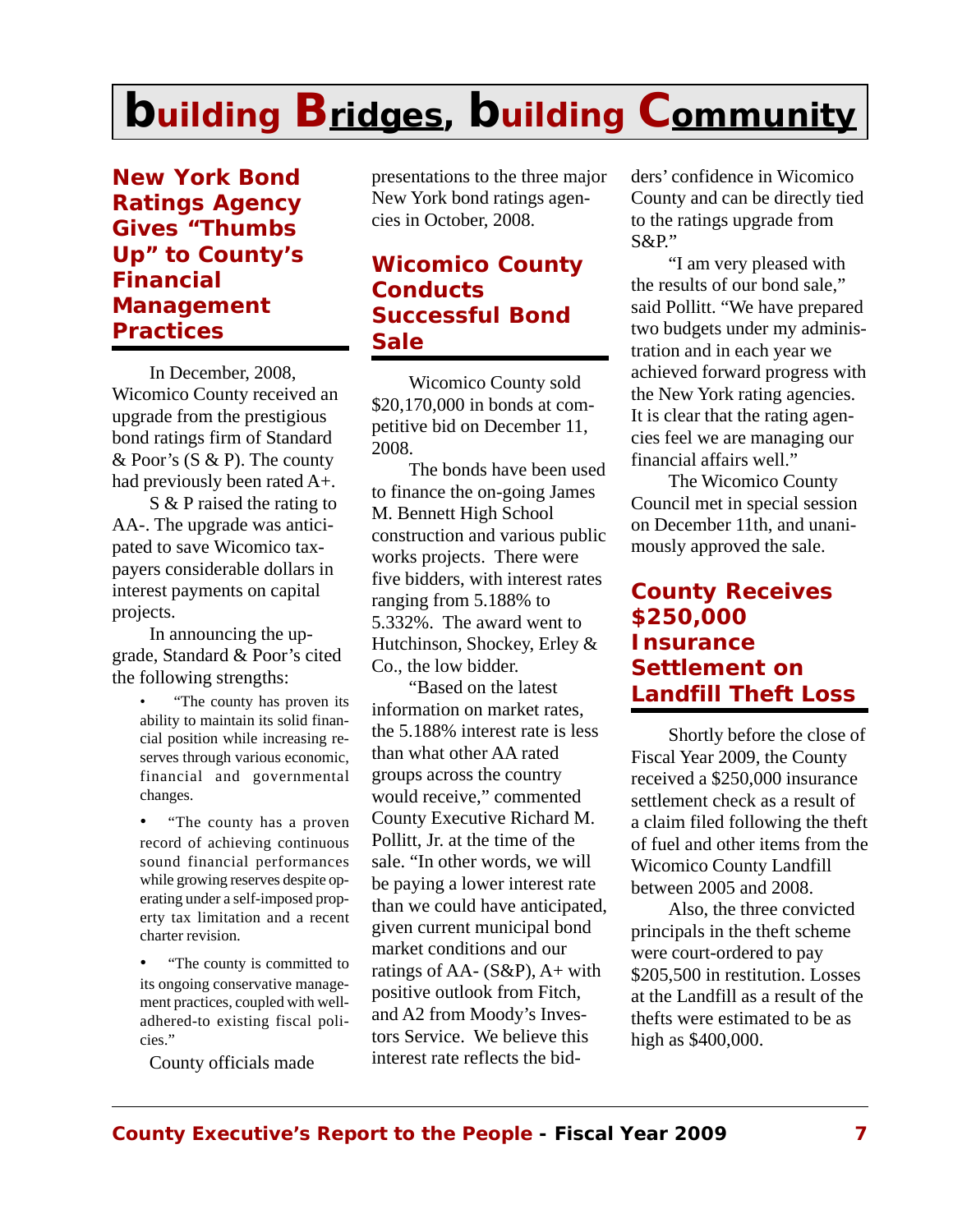### **Airport Runway Extension Almost Complete**

The 900 foot runway extension at the Salisbury-Ocean City-Wicomico Regional Airport is expected to be in use before December 31, 2009. The extension will make the airport's primary runway 6,400 feet long. The airport will be able to accommodate 50-70 passenger regional jet aircraft. Only turbo-prop aircraft use the airport now.



#### **County Finance Launches New Financial Management System**

The Finance Department implemented MUNIS, a new financial management system which allows real-time financial information to be available to all County departments.

In conjunction with Purchasing, Finance also implemented the use of purchase cards. These permit authorized personnel to pay for smaller purchases on the spot. Purchase cards increased the efficiency of the accounts payable process by eliminating the need for approximately 9,000 individual checks.

The two initiatives offer county management additional tools to track and manage spending.

#### **U.S. Department of Justice Salutes Corrections**

The United States Department of Justice (D.O.J.) closed its investigation of the Wicomico County Detention Center right before the end of the Fiscal Year and offered its congratulations to Former Director Devenyns and his staff for this "significant accomplishment."

In a letter dated May 29, 2009, the D.O.J. stated that, "Based upon our review of your revised policies and procedures for chronic care along with medical charts and records of inmates within your chronic care program, we find that the County is in substantial compliance with all remaining provisions of the Settlement Agreement."

On July 16, 2004, the

D.O.J. entered into a Settlement Agreement with Wicomico County following several years of negotiations brought about by allegations that the Department of Corrections had violated inmate rights in numerous areas. The Settlement Agreement contained specific provisions and stipulations for the resolution and/or correction of the situations cited. According to the Department of Justice, the County has now fulfilled all terms of the Settlement Agreement.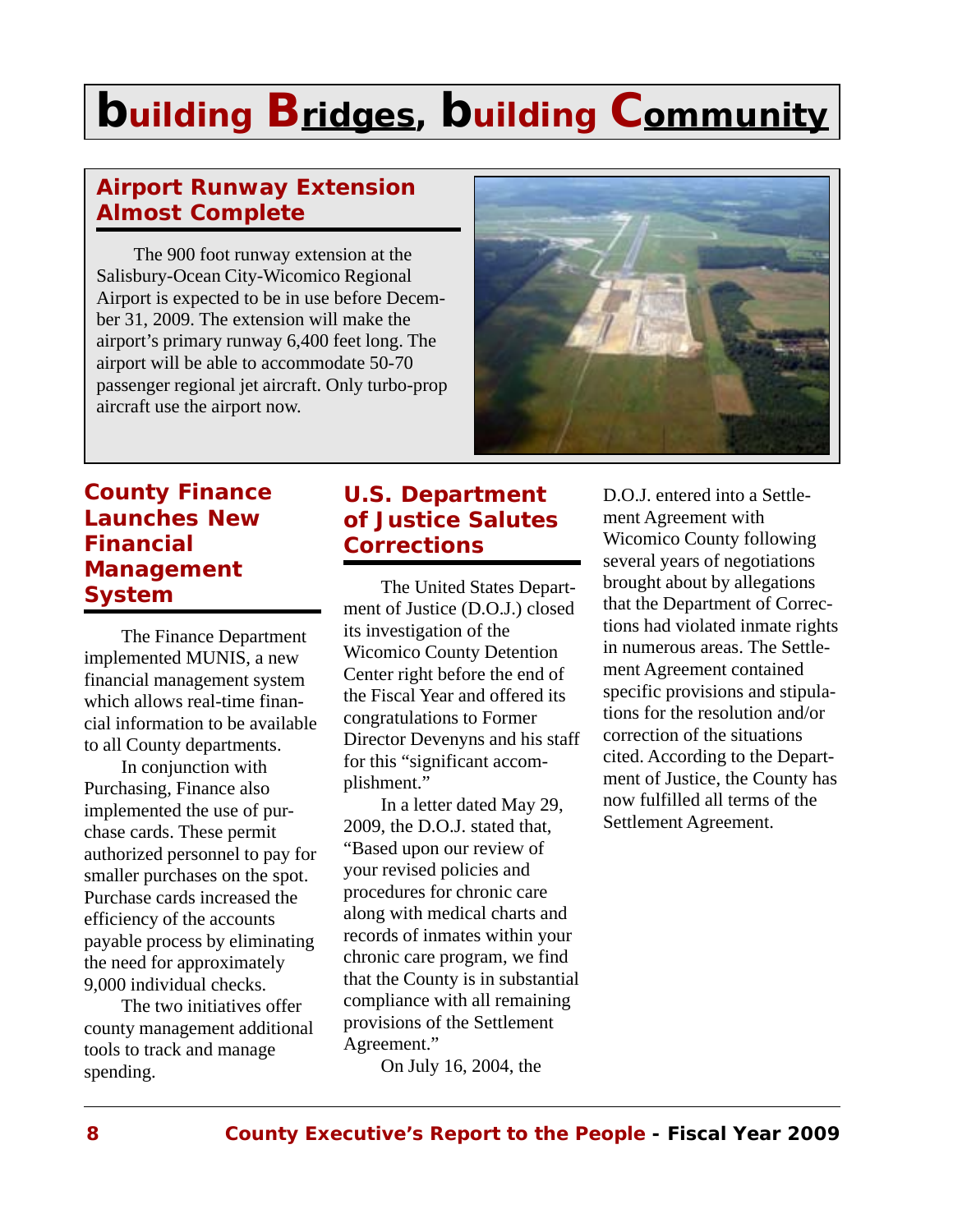### **Broadway at the Civic Center**

The Wicomico Youth & Civic Center enhanced its status as Delmarva's showplace with the presentation of 5 Broadway shows. Over 12,000 people came out to cheer for the performances of "Chicago," "Oliver," "Movin' Out," "Cirque Dreams" and "Lord of the Dance." The season was so successful that another set of Broadway shows plus an appearance by Bill Cosby was booked for Fiscal Year 2010.



#### **Emergency Services Improves Readiness**

The 911 Center is the most high-profile segment of the county's emergency preparedness operation. In Fiscal Year 2009, Emergency Services placed a sixth 911 answering position in service. According to Emergency Services' leadership, the extra line will be primarily utilized for extraordinary events occurring in the county.

Another key responsibility of Emergency Services is to establish a plan for Continuity of Operations (COOP) for the eight municipalities within Wicomico County and for the county as a whole. The plan was completed and in place by the end of FY 2009.

Emergency services increased its degree of readiness for a major weather event by outfitting two trailers. One holds 350 cots and other shelter supplies. The other is stocked with pet sheltering supplies and materials.

A Hazardous Materials Spill Trailer came into service in FY 2009. It is equipped and designed to support not only timely emergency responses but to initially assist first responders.

The department com-

pleted NIMS (National Incident Management System) training for key county staff members during the past fiscal year.

#### **"Out-Of-School-Time" Mini-Grants Awarded by Local Management Board**

In January, 2009, Wicomico County Partnership for Families and Children awarded mini-grants for "Outof School Time" programs. The Partnership gave the awards to non-profit and/or community service organizations working for the benefit of children and their families in Wicomico County. The money awarded came from the Governor's Office for Children. The total awards distribution was \$47,915.

In 2000, Wicomico Partnership for Families and Children began a commitment to funding arts and other positive youth development activities in after school programs that create positive outcomes for children and youth in Wicomico County.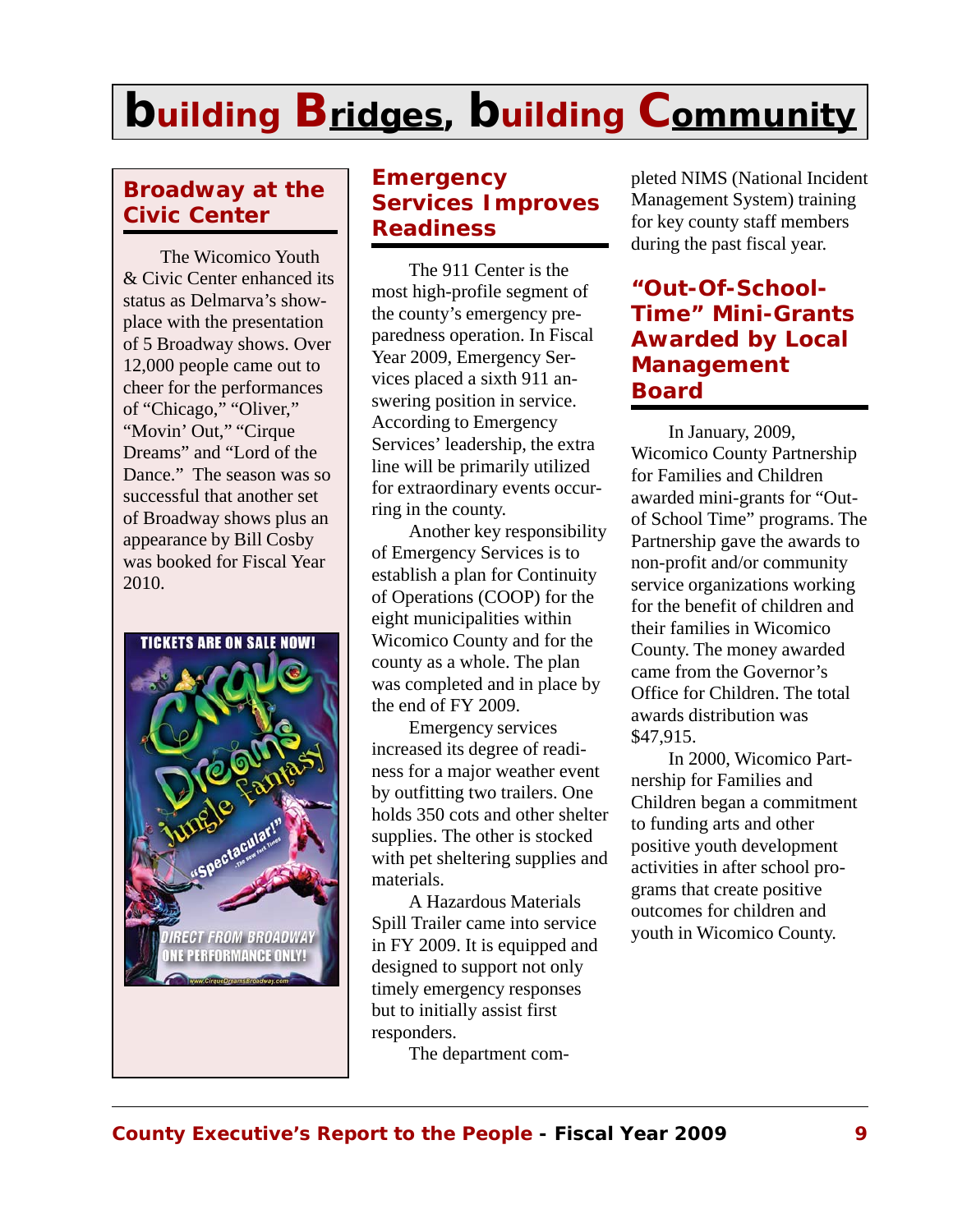### **New Wetipquin Bridge Open**



The new two-lane span over Wetipquin Creek opened to traffic on June 19, 2009. The previous bridge, which was over 50 years old, was closed on June 15, 2008. The replacement cost was \$2.1 Million with 80% funded by the federal government.

Wicomico County Executive Rick Pollitt, Wicomico County Councilwoman Stevie Prettyman and former Councilman Ed Taylor presided over a July 28, 2009, dedication ceremony. At the ceremony, Pollitt said, "I am very pleased that we have

restored bridge service to this area. It is particularly meaningful in light of the severe cuts that are now in place for funding of our Roads operations."

The new bridge has the same 6-foot navigational clearance at mean high water as did its predecessor. It is 238 feet long and 24 feet wide.

#### **County Executive Activates Employee Hotline**

As one of the security measures enacted as a result of the landfill thefts in Fiscal Year 2008, Wicomico County Executive Richard M. Pollitt, Jr. announced on March 5, 2009 that a telephone hotline was available for the use of county employees. Pollitt commented that, "In the wake of the landfill scandal, I pledged that I would institute tighter security measures and improved internal controls in an effort to prevent a reoccur-

rence of this sad chapter in our county history." This employee hotline encompasses both a "whistleblower" system and a way for employees to report unethical or improper behavior.

All county employees received a letter from Pollitt and a descriptive brochure that includes information on an 800 number that they can call to report suspicious, unethical or improper behavior. Calls are handled by an independent third party who reports on the activity to a local panel composed of three county employees. Suspected criminal activity is referred to the proper authorities.

Mr. Pollitt emphasized that this ethics and compliance employee hotline is not a "gripe" line. At the same time, employees are guaranteed anonymity and are encouraged to use the hotline without fear of reprisal.

"I like to think that the landfill thefts could have been stopped much earlier or perhaps would never have started if we had an employee hotline in place," said Mr. Pollitt.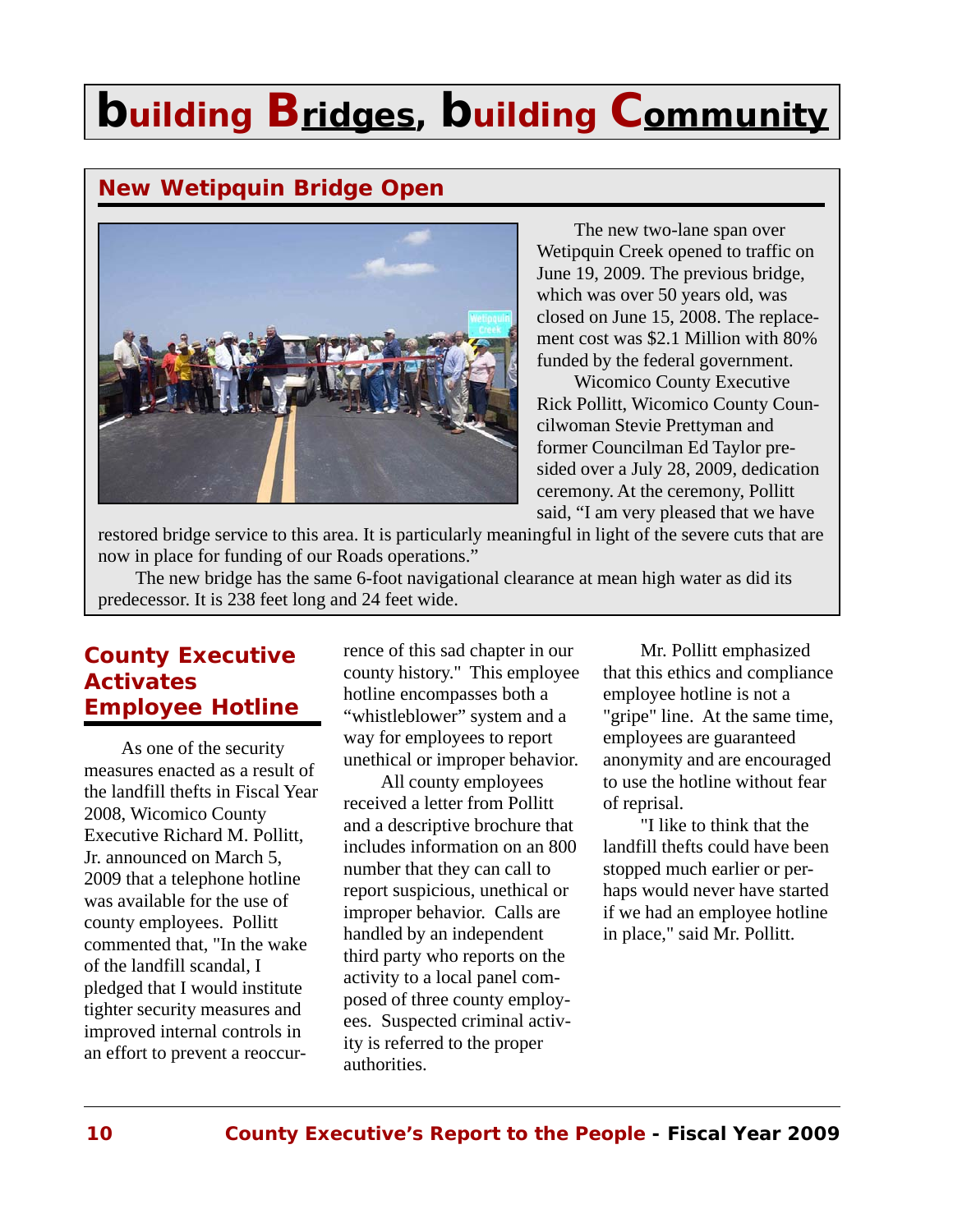### **New Library Branch Building in Pittsville**

The grand opening and dedication of new Pittsville Branch building of the Wicomico Public

Library was held on June 30, 2009. The new building is in front of Pittsville Elementary/Middle School on Old Ocean City Road in Pittsville. The old branch was located in a construction trailer at the rear of the school.

Since the branch opened in January 2006, nearly 10,000 books have been checked out; 1,879 people have participated in various events; 118 adults have taken free computer classes and the computers have been used 13,000 times. Based on the number of people using the branch and the needs of



the school; the branch was relocated to the new, larger portable unit in front of the school. The new branch building provides nearly twice as much space.

The move represents the growth of a valuable partnership among the library, the Board of Education, the Town of Pittsville, and Wicomico County.

#### **County Acquires Land for West Metro Park**

Using State of Maryland Program Open Space funds, the county acquired 100 acres of western Wicomico County farmland for eventual use as a park. The sale price was \$1 Million and the county settled with the property owner on May 29, 2009.

The site is on Levin Dashiell Road about a half mile north of Rockawalkin Road.

There has been no announcement of development plans.

The site will eventually serve the outdoor recreational needs of approximately 10,500 residents in the area.

#### **Wicomico County Executive Elected to Second Term on Maryland Association of Counties Board**

In January, 2009, the Maryland Association of

Counties (MACo) again selected Wicomico County Executive Richard M. Pollitt, Jr., to serve on its statewide Board of Directors. Mr. Pollitt was formally installed on the board by Maryland Governor Martin O'Malley on January 8, 2009 at the MACo Winter Conference in Cambridge, MD. Mr. Pollitt also serves on MACo's legislative committee.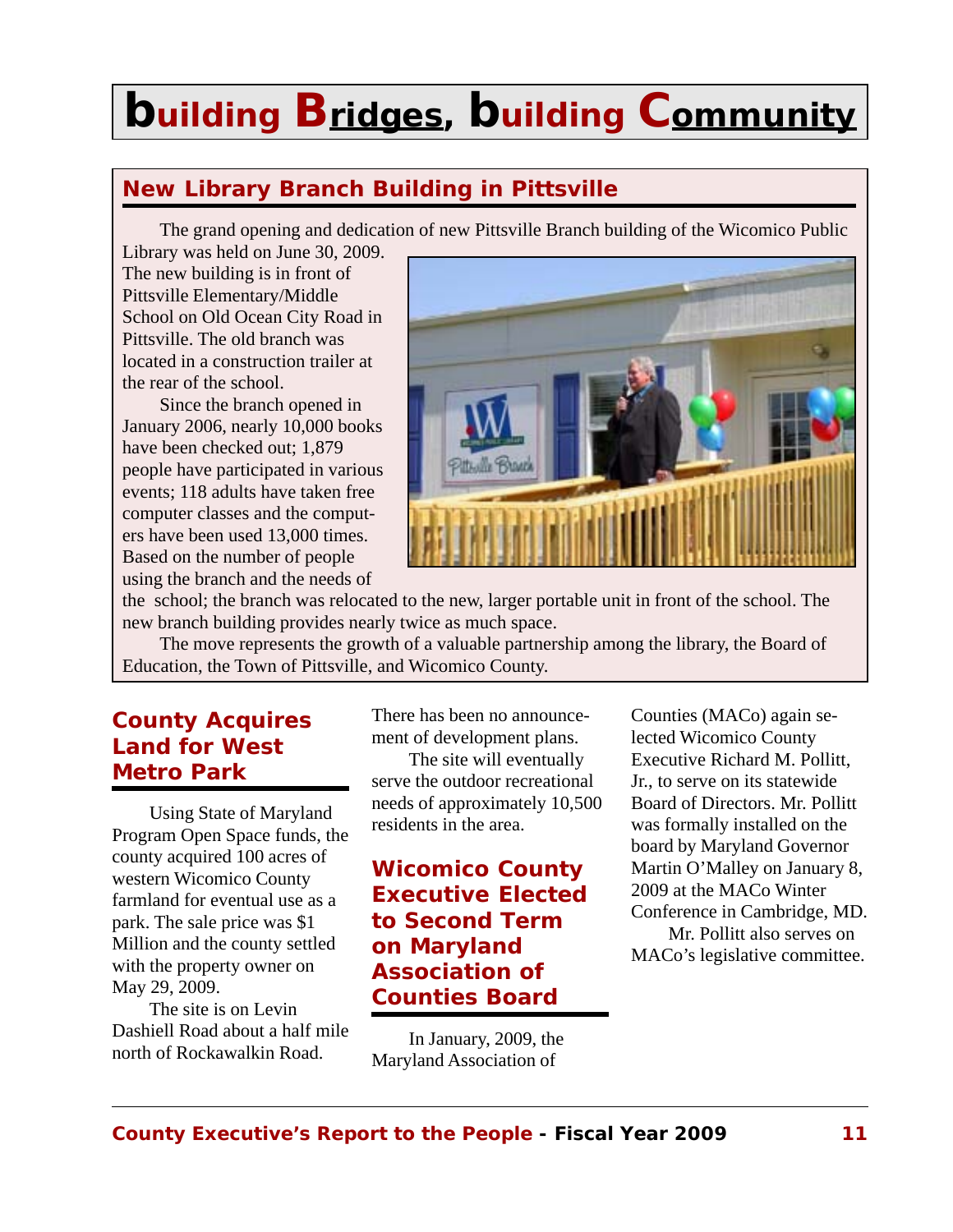### **Two County Marinas Cited for Excellence**

In September, 2008, Maryland Governor Martin O'Malley and the Maryland Department of Natural Resources cited Wicomico

County's Cedar Hill and Nanticoke Harbor Marinas as "clean marinas."

Cedar Hill was one of ten Maryland marinas recognized by the Governor. When presenting the award, the Governor said, "The voluntary efforts of clean marina owners and managers to reduce





pollution and help protect our rivers and the Chesapeake Bay are truly commendable."

Nanticoke Harbor joins 131 other Maryland marinas certified as "Clean Marinas" by the Department of Natural Resources. It has 70 boat slips that serve watermen and recreational boaters.

#### **HUD Upgrades Wicomico County Housing Authority**

In December, 2008, the United States Department of Housing and Urban Development informed Wicomico County that its Housing Authority was no longer classified as "Troubled." Even better news was the accompanying notice that the Housing Authority had been upgraded to a classification of "Standard." In public housing parlance, this represents a great step upward.

The elevation to the "Standard" classification occurred when the Housing Authority received a HUD score of 78 out of 100. A score of 70 earns a "Standard" rating. In commenting on test scores, WHA Executive Director Narcinda Church said, "Now, the goal of the WHA is to earn a minimum grade of 90 points and qualify for a 'Superior' classification."

The removal from the "Troubled" classification involved demonstrating proficiency in managing-for-profit, proving efficiency in all areas of operations, improving all aspects of user safety and showing true management ability in achieving operational excellence.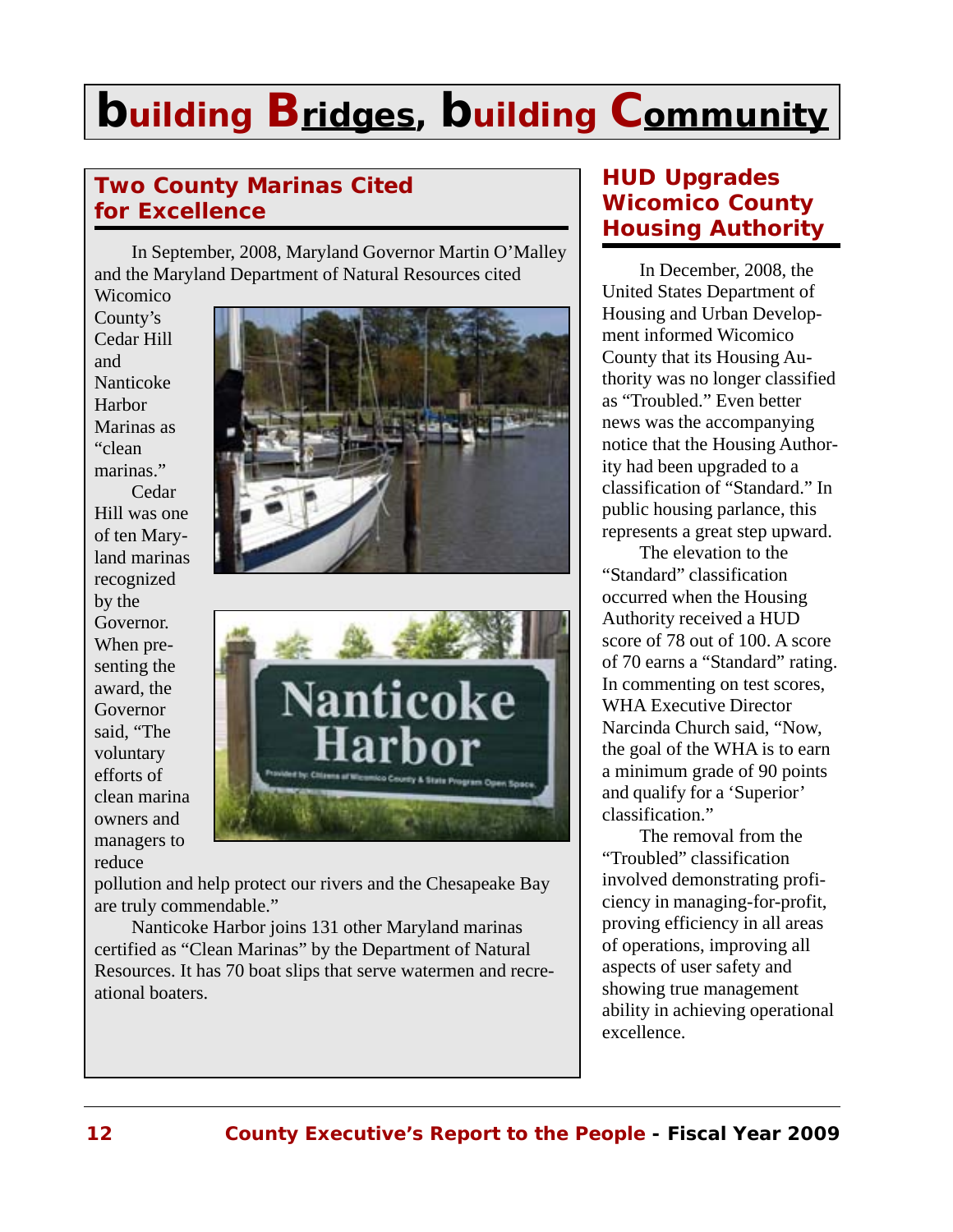### **Wicomico County Swears in New Health Officer**



One of the most significant events of Fiscal 2009 was the swearing in of Lori Brewster, M.S., APRN/BC, LCADC as Wicomico County Health Officer on August 20, 2008.

Ms. Brewster had been confirmed as County Health Officer by the State of Maryland Department of Health and Mental Hygiene in April, 2008. She had been the Acting Health Officer since July, 2007.

At the time of the swearing-in, Ms. Brewster had been with the County Health Department for 17 years. She is a Salisbury University graduate and holds a Masters Degree in Psychiatric and Mental Health Nursing from the University of Maryland. She served as the County's Deputy Health Officer from 2002 to 2007.

Ms. Brewster was named "Nurse of the Year 1997 for District 4" by the Maryland Nurses Association. She

also received the "Outstanding Woman Award" from the Wicomico County Women's Commission in 2001. Ms. Brewster also served as a Town Commissioner of Secretary, MD in 1994-1995.

#### **Wicomico River Remains Open to Commercial Traffic After Dredging Controversy**

Each year, Wicomico County receives funding from the Army Corps of Engineers to dredge areas of the main channel of the Wicomico River in order to maintain a federallyregulated depth of 14 feet. According to the Delmarva Water Transport Committee (DWTC), river dredging permits the continuation of waterborne commerce which is essential to the area's economic

survival.

There was controversy throughout Fiscal Year 2009 concerning the proposed use of a county-owned, riverside parcel of land known as "Pirate's Wharf" as a site for dredging spoils. One of the objections to the use of the site involved potential environmental damage. After study, the County deemed that an existing spoils site, "Simms Wharf," would be adequate to receive dredging spoils for 2009 and 2010.

County Executive Richard M. Pollitt, Jr., praised the DWTC and local environmental groups such as the Wicomico Environmental Trust for working closely with him on this issue. "We all want to preserve the unique gifts of our environment while maintaining the economic viability of our region," said Pollitt. "This solution for our dredging needs serves both interests."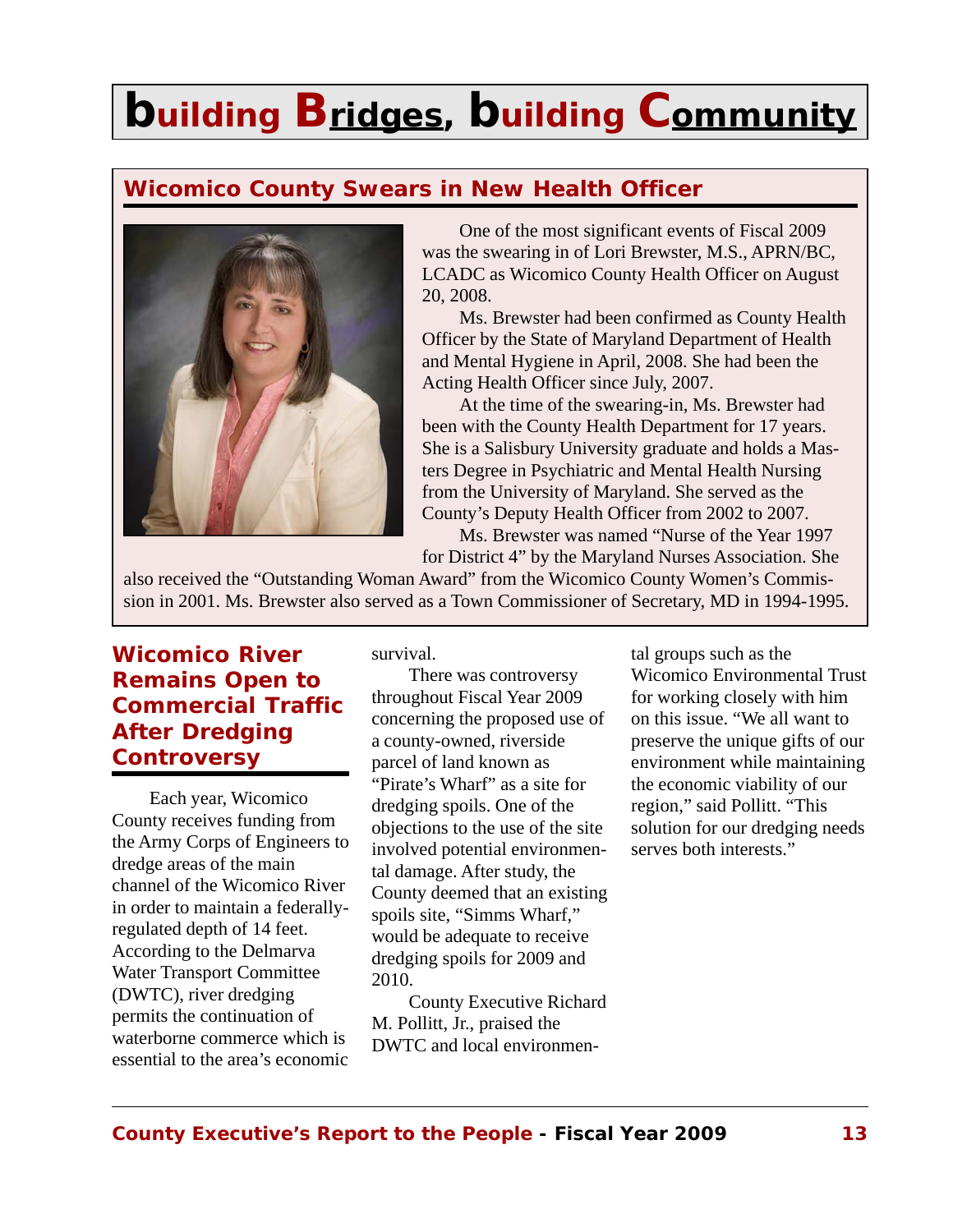### **Vance M. Elbert Appointed to Wicomico County Housing Authority Board**



Wicomico County Executive Richard M. Pollitt, Jr. appointed Vance M. Elbert to serve on the board of the Wicomico County Housing Authority on May 28, 2009. "Recently our Housing Authority won high marks from the U.S. Department of Housing & Urban development for improvements made in management and financial administration," said Pollitt, "Mr. Elbert's appointment will assure the continuation of that success."

Mr. Elbert recently retired from Delmarva Power after nearly 40 years of service. He currently serves as president of the

Chipman Foundation, Inc. and is a member of the Wicomico County Building Commission. He is a past member of the Wor-Wic Community College Foundation and has served on the board of Shore-Up!, Inc. and on the Wicomico County Recreation and Parks Commission.

Mr. Elbert is a graduate of the former Salisbury High School and attended Maryland State College (UMES). He is a 32nd Degree Mason.

#### **Roads Makes Progress Despite Budget Cuts**

Wicomico County Roads continued its long tradition of excellent service to county citizens during Fiscal Year 2009. Here are some of the larger accomplishments.

> 1 Completion of road and drainage improvements in the Woodlawn Subdivision

> 2 Installation of a new traffic signal at the Beaglin Park Drive/ Zion Road intersection and associated road improvements at the Beaglin Park Drive/ Outten Road intersection

3 Replacement of the Wetipquin Bridge which crosses Wetipquin Creek

4 Reclamation of the Simms Wharf Dredge Spoil Site for preparation of the upcoming dredging project

5 Replacement of the County fueling system to improve vehicle maintenance and theft deterrence

6 Completion of a blacktop program that resurfaced approximately 27 miles of county roads

7 Instituted improved commercial plan review and insulation inspections for energy efficiency as part of the building permit process

8 Implementation of new safeguards at the Solid Waste Division to reduce the risk of another landfill scandal

Acting Public Works Director John Redden continued to serve as president of the County Engineers Association of Maryland.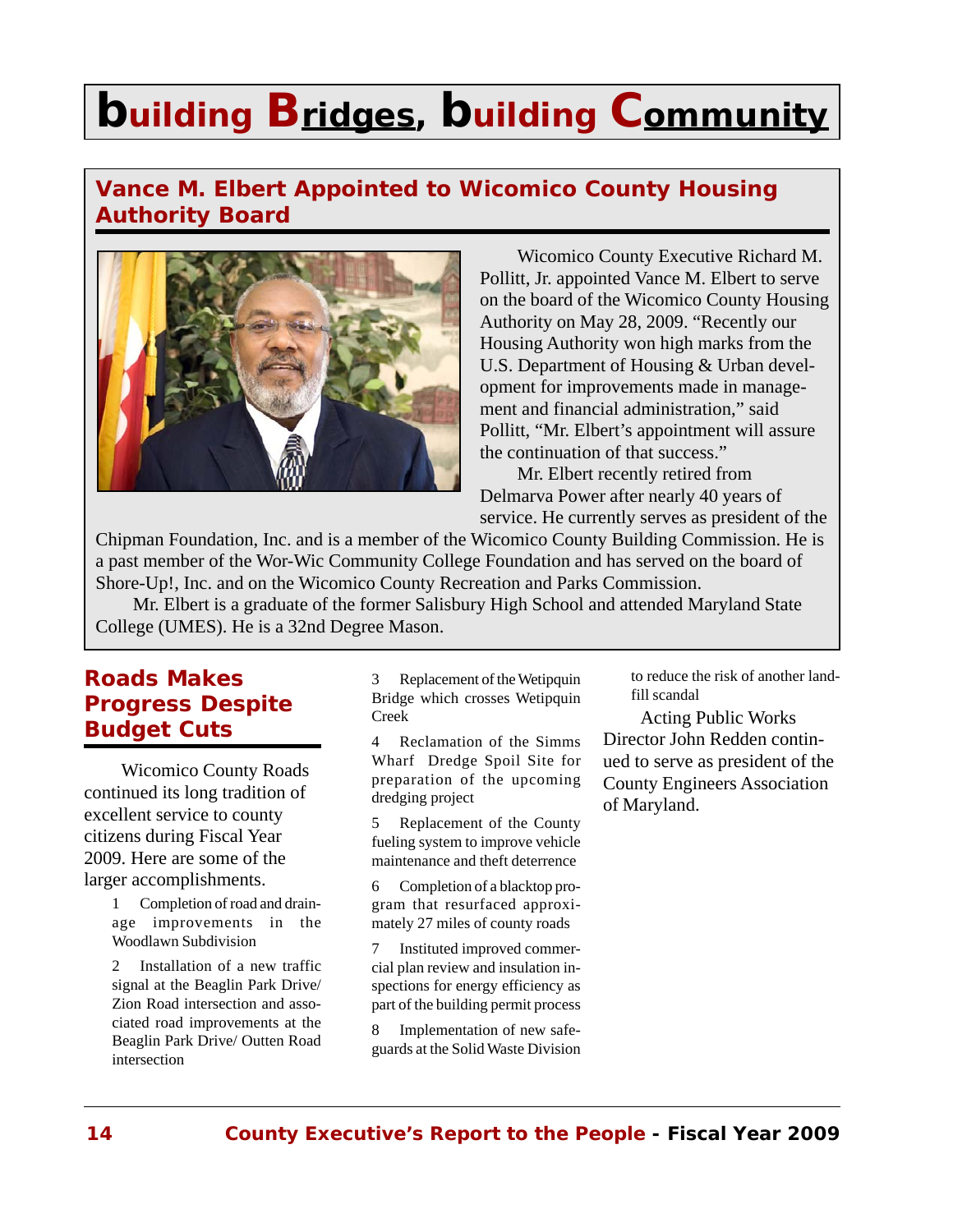### **Library Acquires Portraits of Nationally Prominent Wicomico Countians**



On September 5, 2008, County Executive Richard M. Pollitt, Jr., accepted a gift of three historic portraits from the Wicomico Historical Society. The portraits are now on display in the lobby of the Wicomico County Library. The paintings are the

likenesses of three prominent past residents of Wicomico County. Elihu Emory Jackson served as Governor of Maryland from 1888-to-1892. Nannie Rider Jackson was First Lady of Maryland during her husband's term. Senator William P. Jackson served in the United States Senate from 1912-to-1914.

Jackson descendants Judge Newton Jackson and local businessman Cameron Jackson unveiled the portraits in a formal ceremony.

#### **Work on County Comprehensive Plan Continues**

Following completion of the Water Resources Element phase of creating a Comprehensive Plan, County Planning and Zoning launched a series of citizen-input workshops throughout the county. The October, 2008 meetings covered East-Side, West-Side and Metro-Core issues. As are all Maryland jurisdictions, Wicomico County is required to update its existing Comprehensive Plan.

#### **New Munis System Streamlines Human Resources**

Wicomico County's Human Resources Department successfully completed the implementation and one-year operation of its MUNIS H.R. and Payroll Information System. The new automated process has greatly improved efficiency and has brought the county into higher levels of compliance with the rules and regulations associated with the Human Resources function.

### **Wicomico Youth & Civic Center Study Commission Completes Its Work**

After more than a year of scrutiny and analysis, the Wicomico Youth & Civic Center Study Commission submitted its findings to County Executive Richard M. Pollitt, Jr. who, in turn, shared the results with the County Council. Mr. Pollitt said that he will share the results with the citizenry in a series of four public meetings.

The report included a *vision* for the WY&CC…

*It is to be a state-of-theart, multi-purpose, premier destination venue that enhances local and regional participation in cultural, civic, entertainment, educational, economic and youth-related activities*.

…as well as a mission…

*It is to enhance the quality of life for our citizens with specific emphasis on youth and families by providing a venue for entertainment, cultural, civic, convention and recreational activities. This mission is dedicated to all veterans of Wicomico County*.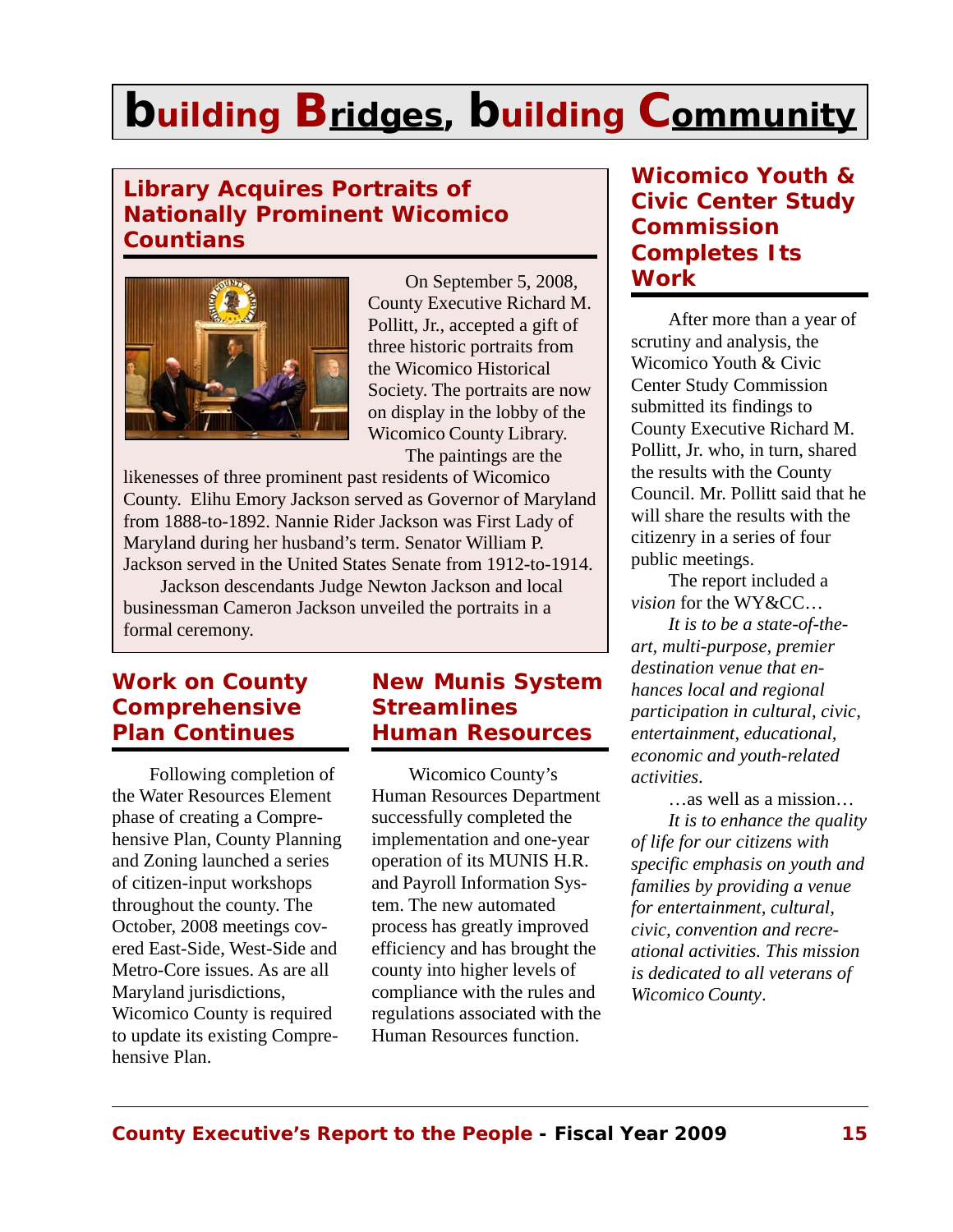### **2nd Annual Arbor Day Observance**

Government Office Building users have a more attractive and safer plaza in front of their building. The opening of the new plaza was formally observed on Arbor Day, April 24, 2009. County and city officials and members of the public planted 6 deep-rooting cherry trees. They replaced their shallow-rooting predecessors that had caused damage to the pavement on a large portion of the plaza resulting in unsafe pedestrian conditions.



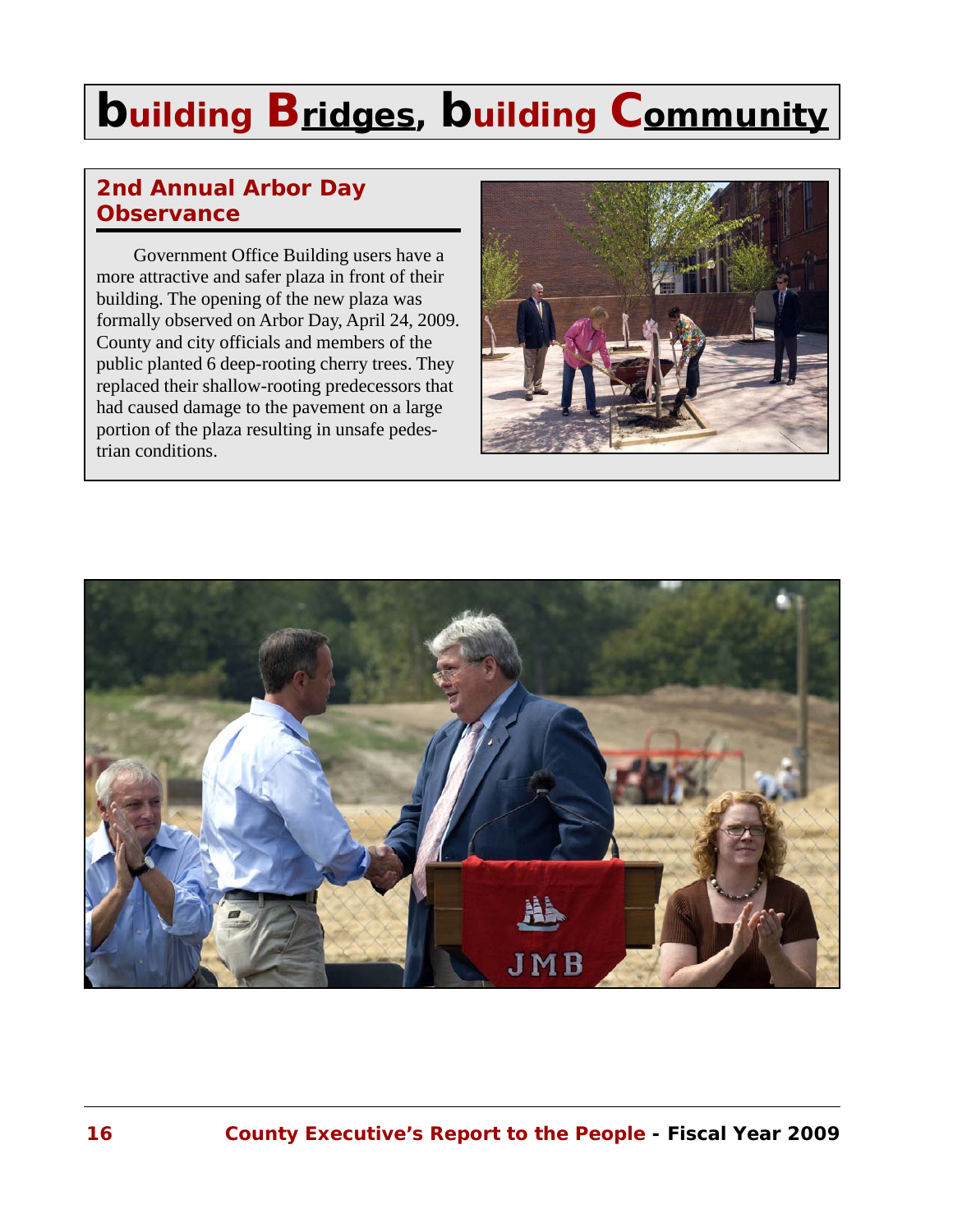#### **Key Revenues**

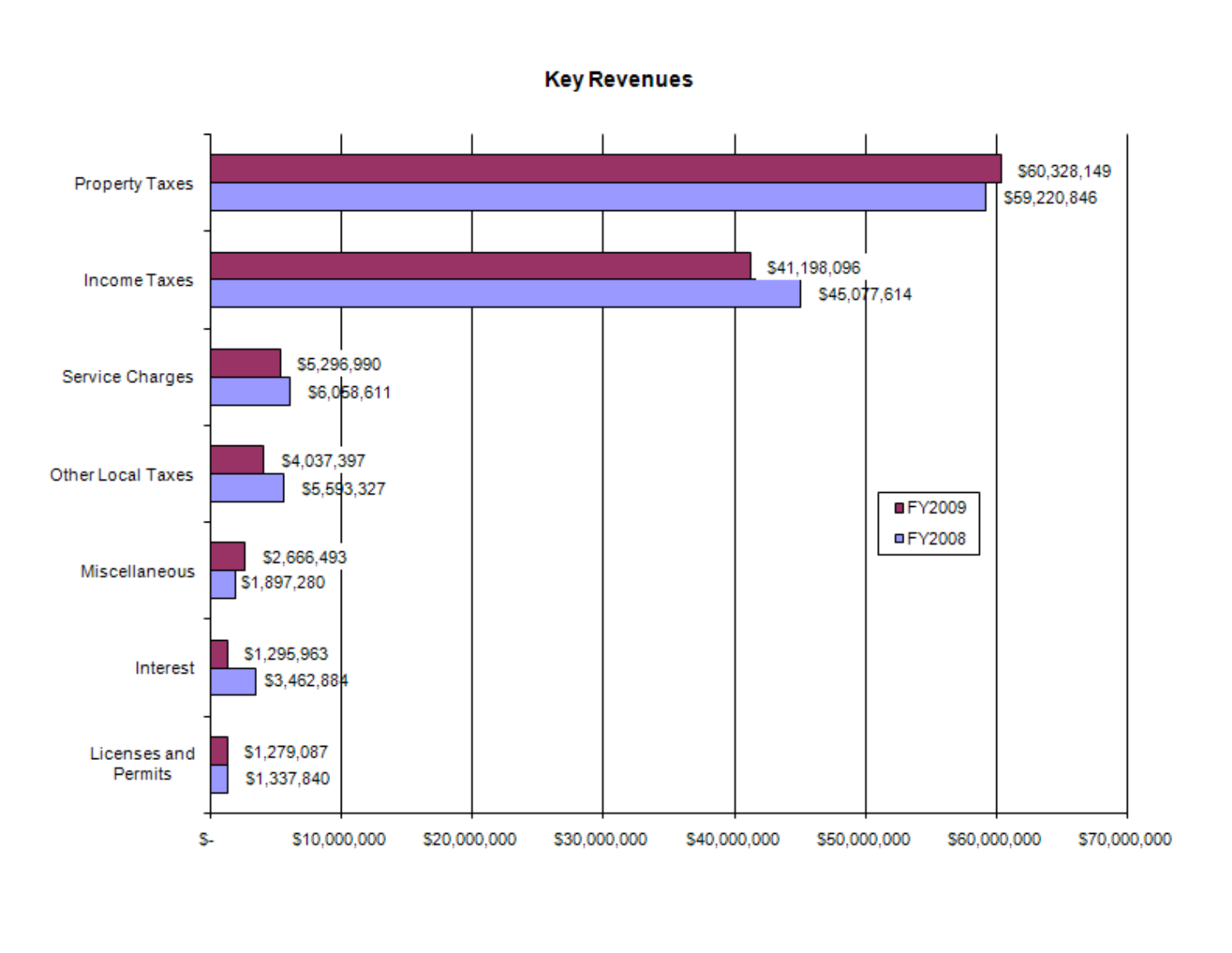#### **Key Expenditures**

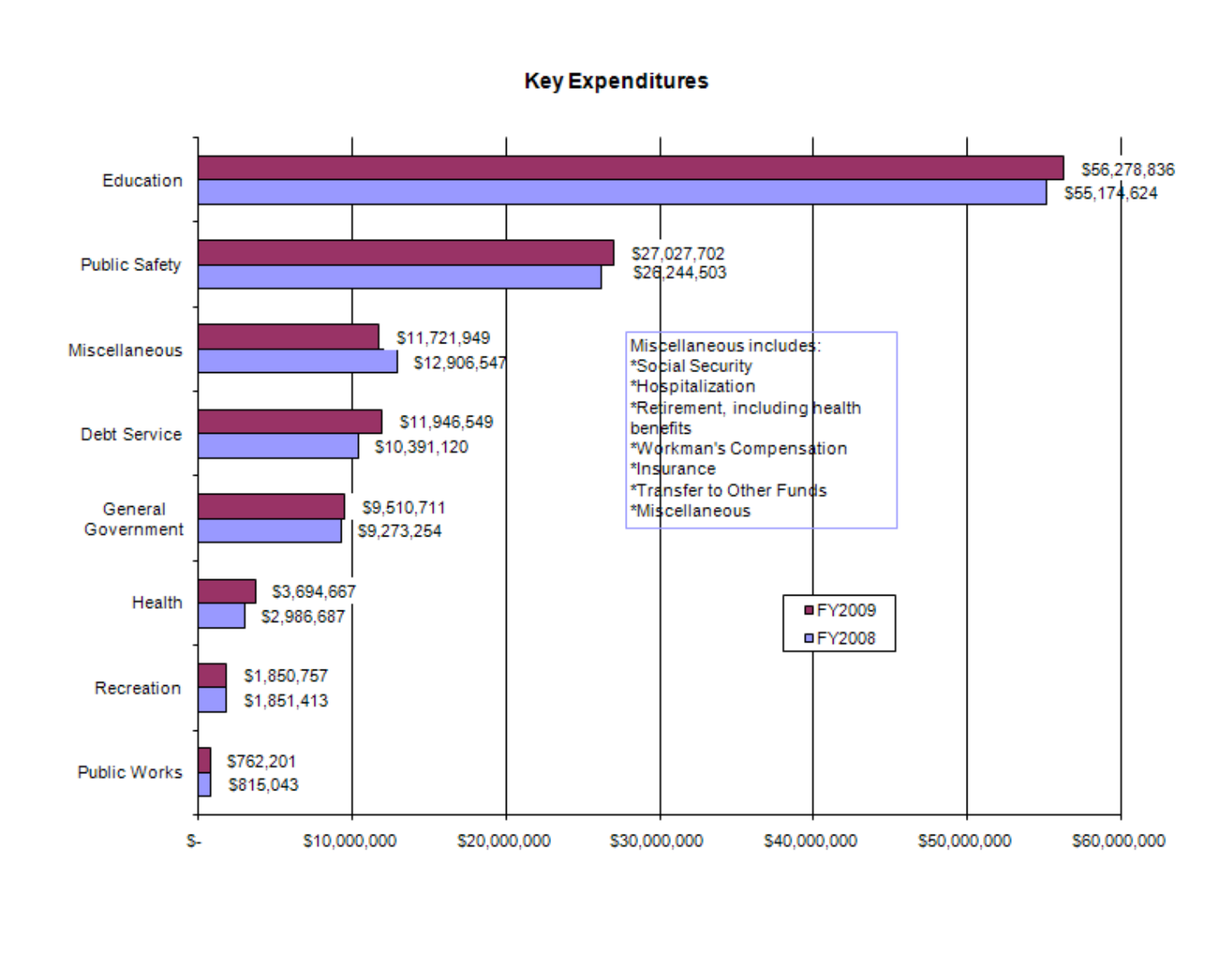| General Fund Balance Sheet as of June 30, 2009                                                    |                                                                                                                                                                                                                                                   |
|---------------------------------------------------------------------------------------------------|---------------------------------------------------------------------------------------------------------------------------------------------------------------------------------------------------------------------------------------------------|
| <b>ASSETS</b>                                                                                     |                                                                                                                                                                                                                                                   |
| \$<br>Cash and cash equivalents                                                                   | 23,588,258                                                                                                                                                                                                                                        |
| Taxes receivable, net                                                                             | 542,355                                                                                                                                                                                                                                           |
| Other receivables                                                                                 | 888,837                                                                                                                                                                                                                                           |
| Due from other funds                                                                              | 2,464,184                                                                                                                                                                                                                                         |
| Receivable from other governments                                                                 | 5,192,647                                                                                                                                                                                                                                         |
| Prepaid expenses                                                                                  | 557,603                                                                                                                                                                                                                                           |
| <b>Total assets</b>                                                                               | 33,233,884                                                                                                                                                                                                                                        |
| <b>LIABILITIES AND FUND BALANCES</b><br>Liabilities:                                              |                                                                                                                                                                                                                                                   |
| Accounts payable                                                                                  | 2,194,949                                                                                                                                                                                                                                         |
| Accrued payroll and taxes                                                                         | 941,941                                                                                                                                                                                                                                           |
| Payable to other governments                                                                      | 365,622                                                                                                                                                                                                                                           |
| Deferred revenues                                                                                 | 496,061                                                                                                                                                                                                                                           |
| Accrued compensated absences                                                                      | 950,550                                                                                                                                                                                                                                           |
| <b>Total liabilities</b>                                                                          | 4,949,123                                                                                                                                                                                                                                         |
| Fund balances:<br>Reserved for:<br>Encumbrances<br>Prepaid expenses                               | 640,294<br>557,603                                                                                                                                                                                                                                |
| Unreserved:<br>Designated for:                                                                    |                                                                                                                                                                                                                                                   |
| Subsequent years' expenditures                                                                    | 4,726,824                                                                                                                                                                                                                                         |
| Fund purposes                                                                                     | 9,740,349                                                                                                                                                                                                                                         |
| Unreserved and undesignated                                                                       | 12,619,690                                                                                                                                                                                                                                        |
| <b>Total fund balances</b>                                                                        | 28,284,761                                                                                                                                                                                                                                        |
| Total liabilities and fund balances<br>\$                                                         | 33,233,884                                                                                                                                                                                                                                        |
| The County's Fiscal Year 2009 budget was:<br>New Revenue<br>Carryforward<br><b>Total Revenues</b> | 120,348,894<br>9,187,028<br>129,535,922                                                                                                                                                                                                           |
| Expenditures                                                                                      | 129,535,922<br>In fiscal year 2009, the County received about \$116.1 million in new revenue and spent about \$123.3 million<br>for County operations, including transfers, resulting in a decrease of about \$7.2 million in Fund Balance in the |
| General Fund.                                                                                     |                                                                                                                                                                                                                                                   |

 Total revenues for fiscal year 2009 decreased over fiscal year 2008 by about \$6.5 million, reflecting the softening of the economy.

 Spending in almost all areas of County operations increased, with the biggest increases in the areas of Debt Service, Education, Public Safety, and Health.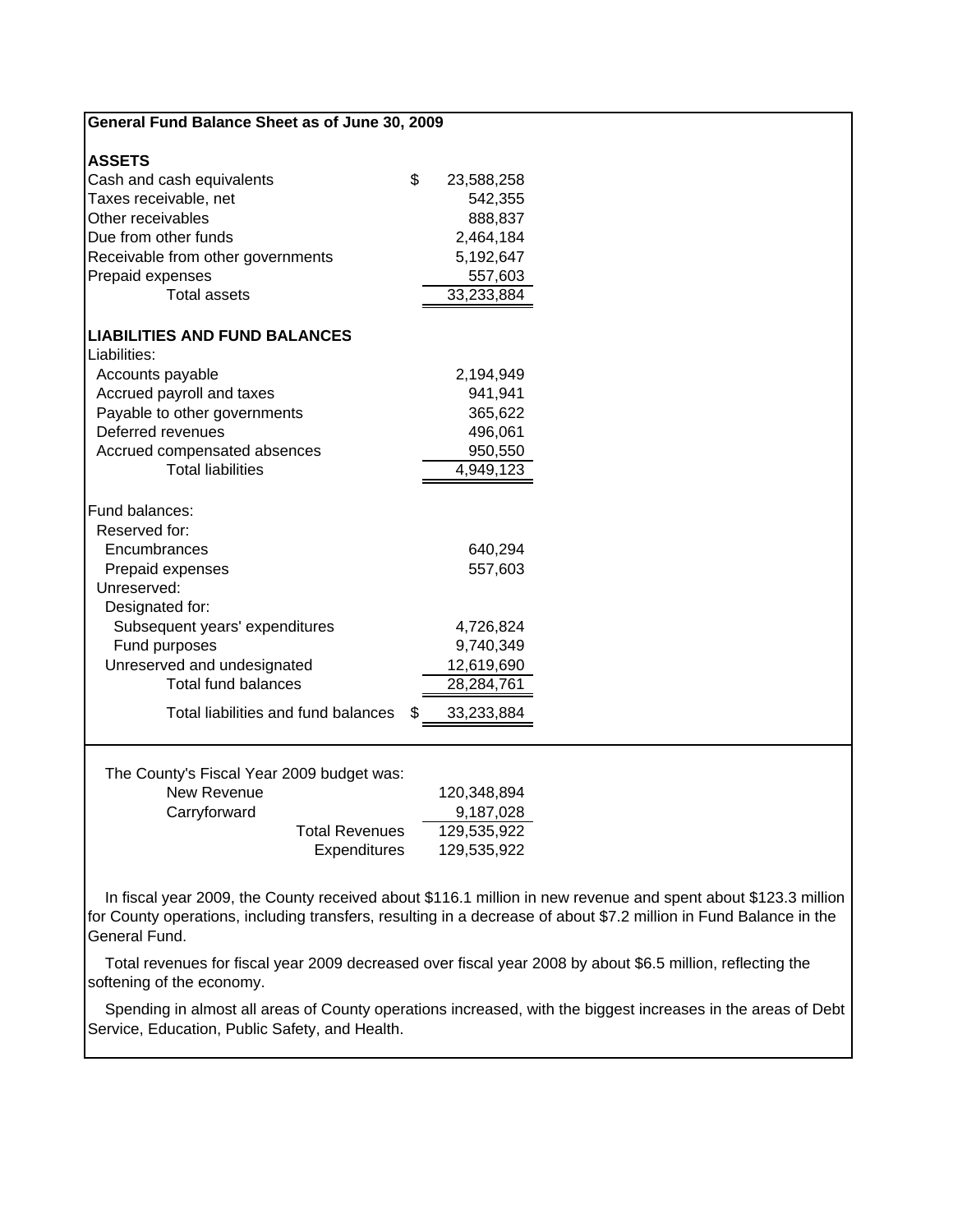#### **Wicomico County Key Revenues and Expenditures for the year ending June 30, 2009**

| <b>Revenues:</b>          | FY2008 |               | FY2009 |             |        |             |       |               |                      |    |           |
|---------------------------|--------|---------------|--------|-------------|--------|-------------|-------|---------------|----------------------|----|-----------|
| Licenses and Permits      | \$     | 1,279,087     | \$     | 1,337,840   | \$     | 1,279,087   |       |               | <b>Miscelleanous</b> |    |           |
| Interest                  | \$     | 1,295,963     | S.     | 3,462,884   | S      | 1,295,963   |       |               |                      |    |           |
| <b>Miscellaneous</b>      | \$     | 2,666,493     | S.     | 1,897,280   | \$     | 2,666,493   |       |               |                      |    |           |
| <b>Other Local Taxes</b>  | \$     | 4,037,397     | \$     | 5,593,327   | \$     | 4,037,397   |       | Intergovt     | \$1,969,785          | S  | 1,039,790 |
| Service Charges           | \$     | 5,296,990     | S.     | 6,058,611   | \$.    | 5,296,990   | fines |               | \$<br>90,241         | S  | 249,623   |
| Income Taxes              | \$     | 41,198,096    | \$.    | 45,077,614  | \$.    | 41.198.096  | misc  |               | \$<br>606,467        | S  | 607,867   |
| <b>Property Taxes</b>     | \$     | 60,328,149    | \$     | 59,220,846  | S      | 60,328,149  |       | interest      | \$2,666,493          | \$ | 1,897,280 |
|                           |        | \$116,102,175 | \$     | 122,648,402 | \$     | 116,102,175 |       |               |                      |    |           |
|                           |        |               |        |             |        |             |       |               |                      |    |           |
|                           |        |               | FY2008 |             | FY2009 |             |       |               |                      |    |           |
| <b>Expenditures</b>       |        |               |        |             |        |             |       |               |                      |    |           |
| <b>Public Works</b>       | \$     | 762,201       | \$     | 815,043     | \$     | 762,201     | \$    | 52,842        |                      |    |           |
| Recreation                | \$     | 1,850,757     | \$.    | 1,851,413   | S      | 1,850,757   | S     | 656           |                      |    |           |
| Health                    | \$     | 3,694,667     | \$     | 2,986,687   | \$     | 3,694,667   | \$    | (707, 980)    |                      |    |           |
| <b>General Government</b> | \$     | 9,510,711     | \$.    | 9,273,254   | \$     | 9,510,711   | \$    | (237, 457)    |                      |    |           |
| Debt Service              | \$     | 11,946,549    | \$.    | 10,391,120  | S      | 11,946,549  | S     | (1,555,429)   |                      |    |           |
| <b>Miscellaneous</b>      | \$     | 11,721,949    | S      | 12,906,547  | \$     | 11,721,949  | S     | 1,184,598     |                      |    |           |
| <b>Public Safety</b>      | \$     | 27,027,702    | \$.    | 26,244,503  | \$     | 27,027,702  | S     | (783, 199)    |                      |    |           |
| Education                 |        | 56,278,836    |        | 55,174,624  | S      | 56,278,836  | S     | (1, 104, 212) |                      |    |           |

INCLUDED SOCIAL SERVICES IN MISC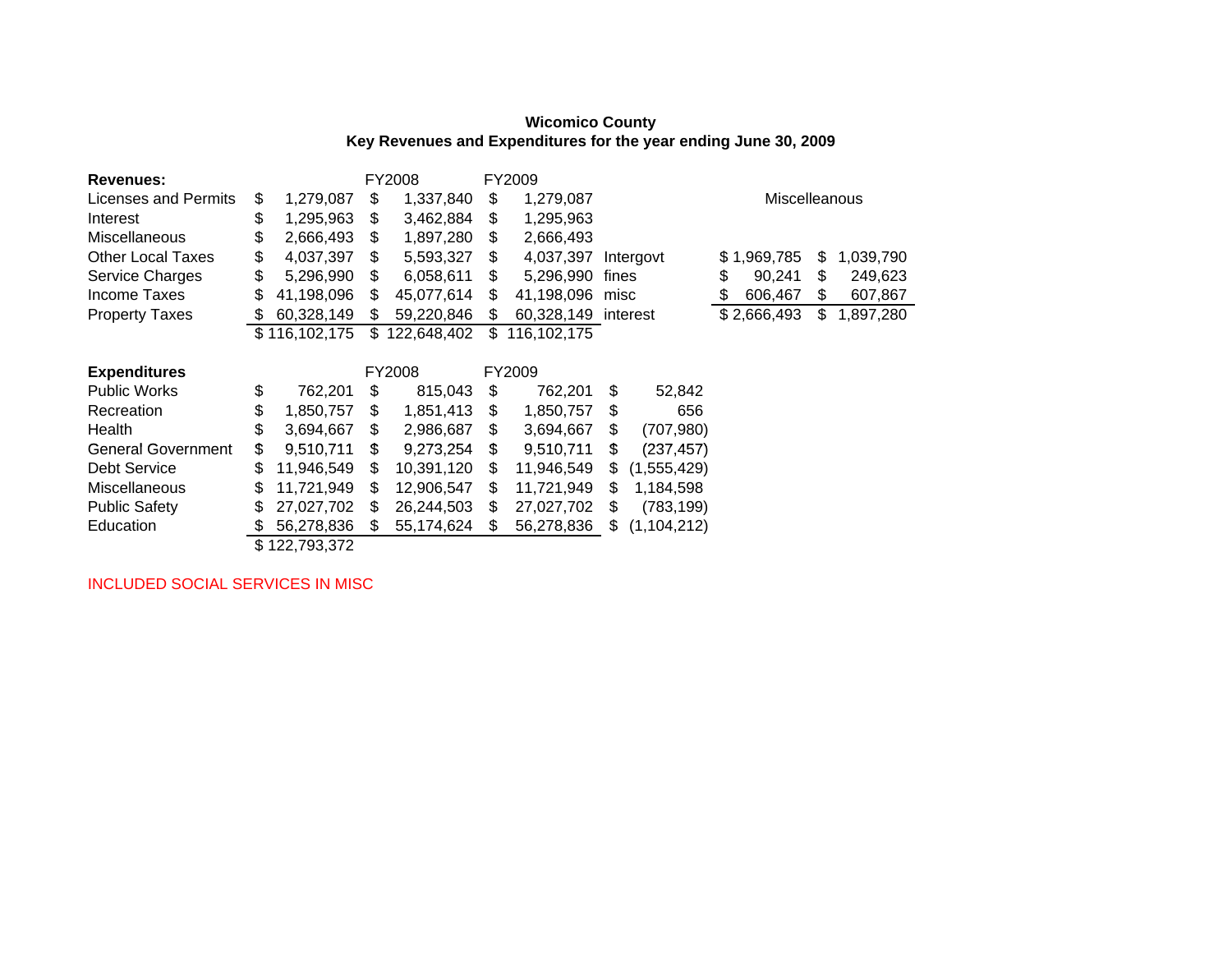

#### **Wicomico Youth & Civic Center**

The Wicomico Youth and Civic Center is operated by the Wicomico Department of Recreation, Parks and Tourism, which represents the county government's commitment to an outstanding quality of life for its citizens. The Wicomico County Department of Recreation, Parks and Tourism aims to provide high quality events and programs, to preserve unique natural resources, to acquire, develop and maintain park land and recreation facilities, and to market our community for the purpose of attracting visitors.

Interested in advertising your business or product in front of nearly 250,000 people each year? Consider becoming a sponsor at the Wicomico Youth and Civic Center. Join current corporate sponsors such as Pepsi, Comcast, Lankford-Sysco, Lombardi's Pizza. Integrated packages featuring signage throughout the building, electronic matrix board messages, box office naming rights and much more are available for a variety of budgets. For more information on sponsorship opportunities at the Wicomico Youth and Civic Center, please contact Building Manager Chuck Rousseau at 410- 548-4900 ext. 127 or email crousseau@wicomicocounty.org.